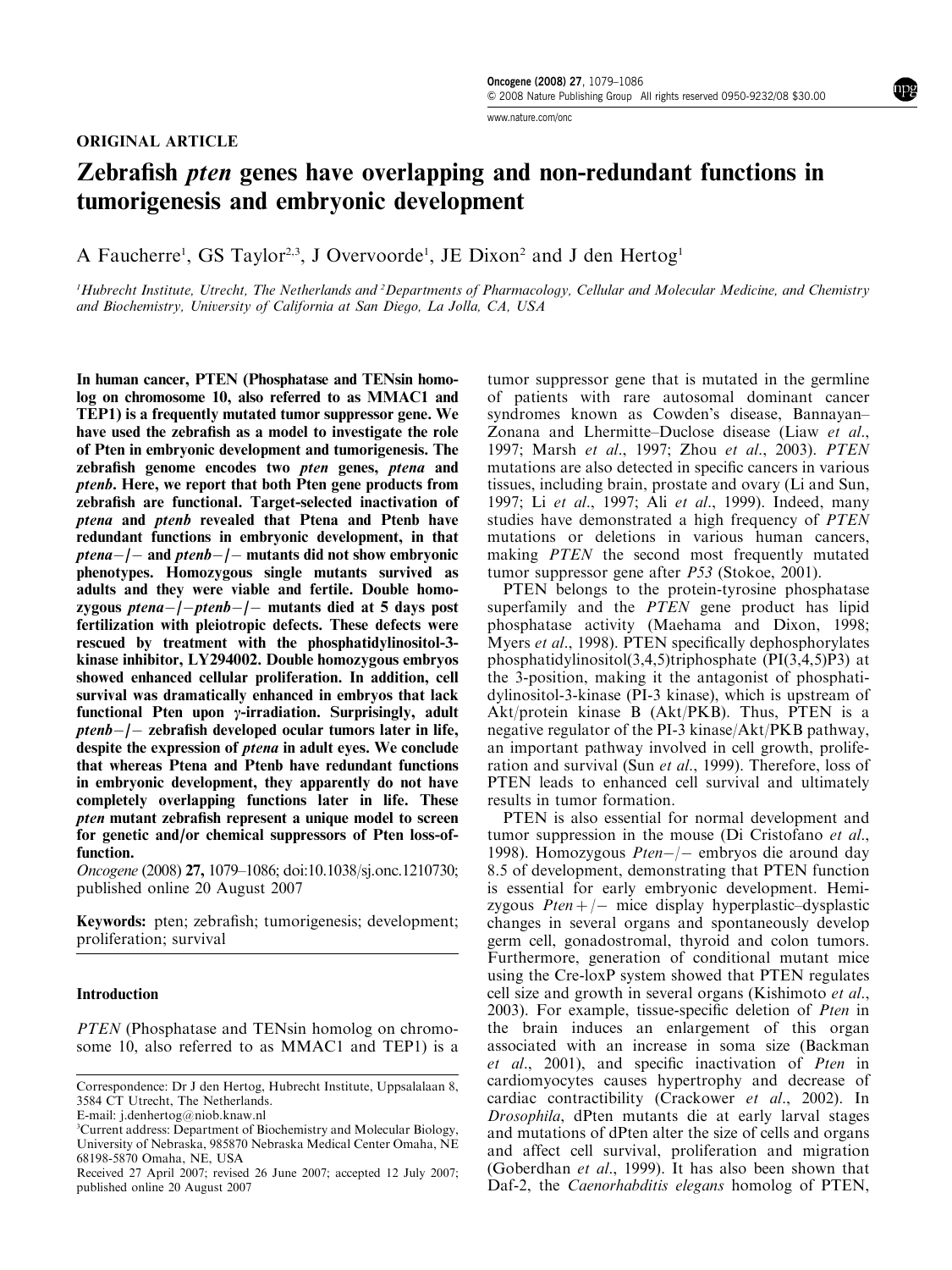Zebrafish pten genes A Faucherre et al

regulates longevity and dauer development (Mihaylova et al., 1999). These data demonstrate that PTEN has fundamental roles in the development of many different organisms.

The zebrafish represents a powerful experimental model system to analyse gene function in vivo and to study vertebrate developmental mechanisms as well as human disease (Lieschke and Currie, 2007). Here, we have used the zebrafish to study the role of Pten in the development and to develop a vertebrate model that will allow us to screen for genetic and chemical suppressors of Pten loss-of-function. We identified two zebrafish pten genes, ptena and ptenb and demonstrated here that they both encode functional proteins. Mutants were identified in each gene by target-selected gene inactivation (TSGI) and we bred the mutants to homozygosity. *Ptena-/-* and *ptenb-/-* zebrafish are viable and fertile and show no detectable phenotypes during embryogenesis. Double homozygous embryos lack all Pten activity and die around 5 days post fertilization (dpf). Their phenotype is associated with enhanced proliferation and survival. Our results indicate that Pten is essential for early development and that Ptena and Ptenb have redundant functions. However, adult  $ptenb-/-$  zebrafish developed eye tumors around 7 months of age, indicating that Ptena did not rescue the lack of Ptenb in these tumors.

## **Results**

# Zebrafish Ptena and Ptenb display lipid phosphatase activities

The zebrafish genome encodes two *pten* genes *ptena* and ptenb, which are highly homologous to the human gene (Supplementary Figure 1). Due to chromosomal duplications in fish, it is not uncommon for zebrafish to have two homologous copies of a gene that are present in one copy in mammals. In situ hybridization (ISH) experiments showed that the two zebrafish pten genes were broadly expressed throughout embryonic development (Supplementary Figure 2; Croushore et al., 2005). Both pten genes were maternally expressed and later in development the expression was restricted to the more anterior region of the developing embryo. Whether the two Pten gene products are functional is not known. We cloned ptena and ptenb into vectors allowing the production of recombinant proteins. Next, we investigated the lipid phosphatase activity of the two recombinant zebrafish Ptens (Figure 1). Both Ptena and Ptenb displayed lipid phosphatase activity and dephosphorylated the D3 position of phosphatidylinositol(3,4)bisphosphate, phosphatidylinositol(3,5)bisphosphate and  $PI(3,4,5)P3$ , with  $PI(3,4,5)P3$  as preferential substrate, similar to human PTEN (Taylor and Dixon, 2003). These results show that the zebrafish genome encodes two Pten proteins, which are both functional in vitro and, like human PTEN, are selective for the D3 position with a preference towards PI(3,4,5)P3.



Figure 1 Zebrafish Ptena and Ptenb preferentially dephosphorylate the 3-position of phosphatidylinositol phosphates. The specific activities of bacterially expressed recombinant zebrafish Ptena (a) and Ptenb (b) towards a panel of synthetic di-C8 phosphoinositide substrates were determined using a malachite green-based assay for inorganic phosphate. Reactions were performed in triplicate and the specific activities are represented as mol phosphate released per min per mol of enzyme. The s.e. is indicated.



Figure 2 Nonsense mutations in zebrafish *ptena and ptenb*. (a) Sequence analysis of homozygous *ptena* and *ptenb* mutants. A  $C-T$  mutation in *ptena<sup>hu1864</sup>* resulted in an Arg43 to STOP mutation (left) and a C–A mutation in  $ptenb^{hul435}$  changed Tyr65 to STOP (right). (b) Schematic representation of the exon organization and structural domains of ptena and ptenb. Non-sense mutations upstream of the catalytic domain are represented by the red arrows in exons 2 and 3 for Ptena and Ptenb.

# Pten mutants display severe late phenotype due to disturbed PI-3,4,5-P3 homeostasis

We used the TSGI strategy that was developed in house at the Hubrecht Laboratory (Wienholds et al., 2002) to identify germline mutations in the pten genes. Mutant alleles *ptena* $h^{ln1864}$  and *ptenb* $h^{ln1435}$  contain nonsense mutations in ptena and ptenb in exons 2 and 3, respectively (Figures 2a and b). We refer to these mutant alleles as ptena- and ptenb-, because the premature stops are well upstream of the phosphatase catalytic site and no functional Ptena or Ptenb will be produced. We generated homozygous ptena-/- and  $ptenb-/-$  fish both of which were viable and fertile. Homozygous fish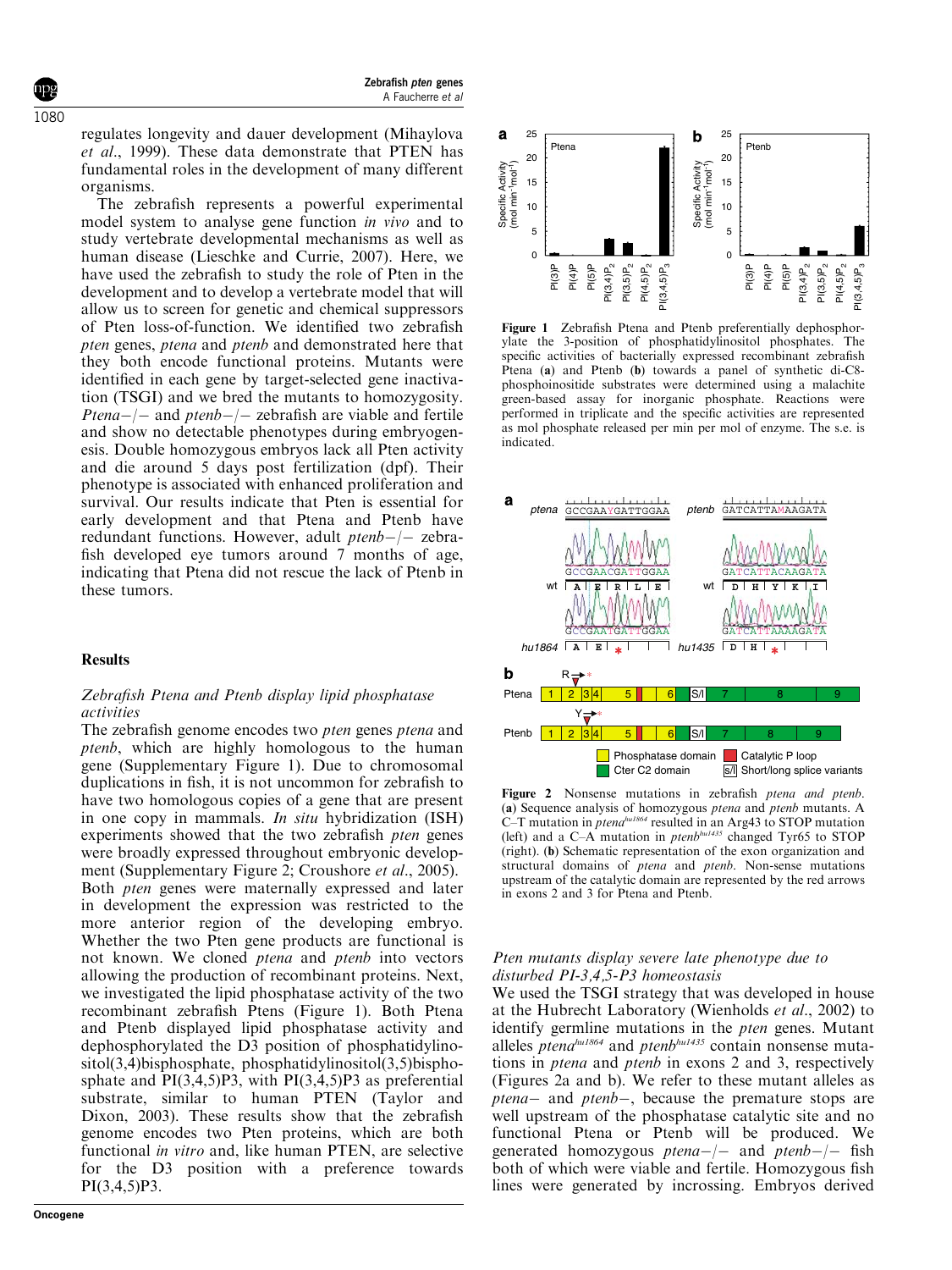from fifth generation incrosses of *ptena*-/- or *ptenb*-/zebrafish did not show any specific phenotype, demonstrating that either *pten* gene was dispensable for normal zebrafish development.

We then intercrossed these lines to investigate zebrafish development in the absence of any functional Pten. Double heterozygotes as well as fish with only one single pten allele were viable and fertile and did not display any defects. Double mutant (*ptena-/-ptenb-/-*) embryos were indistinguishable from wild-type embryos up to 48 h post-fertilization (hpf) (Figures 3a–b). However, none of these survived past 5 dpf. Indeed, at 4 dpf, double homozygous embryos displayed significant hyperplastic–dysplastic changes (Figures 3c–f). The phenotype was characterized by reduced body length, smaller eyes, enlarged head and heart edema formation. Furthermore, although the heart was still beating, there was no blood circulation and the embryos were unable to move, even following the stimulation. Notably, the eyes were set wider apart and anterior structures had not extended normally (Figures 3e–f). We tried to confirm the absence of Pten proteins in those mutants by immunoblotting and immunohistochemistry (data not shown). Unfortunately, none of the anti-zebrafish Pten specific antibodies that we generated, nor the anti-human PTEN antibodies we tested recognized the zebrafish Ptens. Our results demonstrate that the lack of Pten induced severe defects leading to lethality at 5 dpf, indicating that Pten was essential for zebrafish development.

At the molecular level, deletion of Pten leads to defects in PI-3,4,5-P3 homeostasis, resulting in hyperactivation of Akt/PKB and further downstream signalling. We surmised that re-equilibration of the PI-3 kinase/Pten balance by inhibition of PI-3 kinase might shift the balance back to normal. Indeed, exposure of embryos from incrossed *ptena*  $+/-$ *ptenb* - $/-$  fish to the PI-3 kinase inhibitor, LY294002, showed a dosedependent decrease in the number of embryos with severe phenotypes (Figures 3g–h). Subsequent genotyping confirmed that in all clutches, approximately 25% of the embryos were double homozygous mutants as expected (Figure 3i). These results demonstrate that the observed phenotypes are due to perturbed PI(3,4,5)P3 homeostasis and are, therefore, directly attributable to the lack of Pten.

## Enhanced proliferation and reduced cell survival in ptena $-/-$  ptenb $-/-$  mutants

Because the double mutant fish display hyperplastic– dysplastic changes in several organs at 4 dpf, we decided to investigate the proliferation and apoptotic responses. First, we compared proliferation rates between wildtype and double mutant embryos by whole-mount immunohistochemistry using an anti-phosphohistone H3 antibody. The nuclei of proliferating cells stained positive in the developing retina (Figures 4a and b), which is known to be a proliferative tissue during the late developmental stages and even in the adult fish



Figure 3 Severe late phenotype in Pten double mutants due to disturbed  $PI(3,4,5)$ P3 homeostasis. (a–b) Morphology of 48 hpf and  $(c-f)$  4 dpf old zebrafish. Representative wild-type (wt, top) and ptena-/-ptenb-/- double homozygous mutant (aabb, bottom) are depicted.  $(g-h)$  Inhibition of PI-3 kinase rescued the Pten knockout phenotype. Clutches of embryos from ptena  $+/-$ ptenb-/zebrafish were split and mock-treated with DMSO (g) or treated with  $15 \mu$ M LY294002 (h) from 2 dpf onwards. The embryos were sorted based on their morphology at 4 dpf. Six of 22 embryos displayed the characteristic ptena- $/$ -ptenb- $/$ -phenotype under control conditions (box), whereas none of the LY-treated embryos showed this phenotype. (i) Correlation of genotype/phenotype under control conditions or after exposure to 15 or 30  $\mu$ M of LY294002. aabb, number of Pten double knockout genotype over total number of embryos. Phen., number of embryos showing characteristic ptena- $-ptenb$  phenotype at 4 dpf.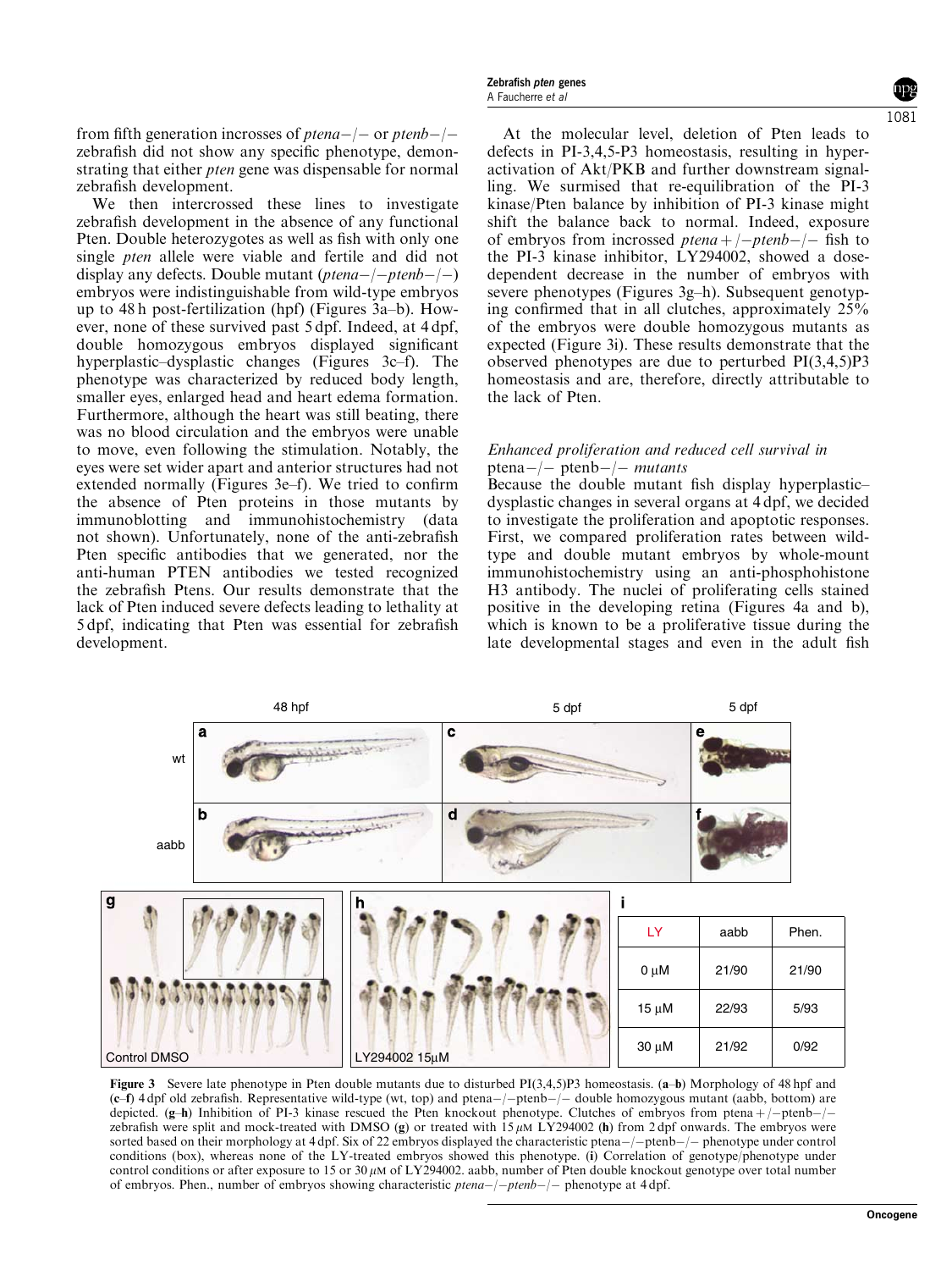

Figure 4 Enhanced cell proliferation and reduced apoptosis in  $ptena$   $-ptenb$   $-1$   $-$  embryos. (a–c) Anti-phosphohistone H3immunostaining was performed on 72-hpf-old embryos to detect proliferating cells. Lateral views of the head of a wild-type embryo (a) and of a double mutant embryo (b). All nuclei are stained with propidium iodide (red) and nuclei of proliferating, phosphohistone H3-positive cells (green) in the eye were counted using the Volocity program after confocal imaging. (c) Quantification of proliferating cells. The bars represent the average number of phosphohistone H3-positive nuclei per eye of wild-type (wt,  $n = 10$ ) and double mutant (aabb,  $n = 10$ ) embryos. The error bars represent the s.e. of the mean. The asterisk indicates a statistically significant increase in the number of proliferating cells  $(P < 0.000193)$  as calculated by a Student's t-test. (d–i) Embryos (24 hpf old) were left untreated (d, e) or  $\gamma$ -irradiated with 4 Gy (f, g) or 12 Gy (h, i). At 30 hpf, the embryos were fixed and whole-mount TUNEL assays were performed to label apoptotic cells. Lateral views of representative sibling  $(d, f, h)$  and double mutant embryos  $(e, g, i)$  are depicted.

(Marcus et al., 1999). Proliferative cells were visualized as described in the experimental procedures and all of the proliferative cells were counted in 10 eyes from each genotype. At 48 hpf, no differences were observed in the numbers of proliferating cells between wild-type and the double mutant fish (data not shown). However, at 72 hpf, the number of proliferating cells in the double mutant fish increased by approximately 50% compared to the wild-type fish (Figure 4c).

Pten is known to have a role in cell survival at least in tissue culture cells growing in vitro and we studied the effect of the lack of Pten on the apoptotic response. Under control conditions, only a few apoptotic, TUNEL-positive cells were detected in 30hpf double mutant embryos and their siblings. Embryos were  $\gamma$ -irradiated at 24 hpf and TUNEL assays were performed at 30hpf to detect apoptotic cells (Figures 4d–i). Sibling embryos showed a massive increase in TUNEL-positive apoptotic cells in a dose-dependent manner, whereas Pten-mutant embryos displayed a much reduced response to  $\gamma$ -irradiation. Thus, cell survival was enhanced in  $\gamma$ -irradiated zebrafish embryos that lack functional Pten. Taken together, these results show that the ptena-/-ptenb-/- phenotype observed in the 4 dpf mutants could be linked to enhanced proliferation and survival of cells in developing zebrafish embryos.

## Eye tumors in ptenb- $/$ - mutants display hyperphosphorylation of Akt/PKB

Unlike the double mutants, none of the homozygous ptena-/- or ptenb-/- mutants showed defects during early developmental stages. Nevertheless, at around 7 months of age,  $ptenb-/-$  fish developed severe eye tumors (Figure 5a). It is noteworthy that these eye tumors developed spontaneously, at a relatively high incidence (16 of 49 homozygous *ptenb-/-* fish, that is, the tumor incidence was 33% by 18 months). Spontaneous tumor formation is extremely rare in zebrafish and we have never observed similar eye tumors in wildtype fish, nor in *ptena*  $-/-$  fish. Interestingly, while most of the affected fish displayed unilateral tumors, some of them also developed bilateral tumors that appeared to arise independently. Ocular sections indicated that the eyes were strongly dilated and filled with neurogenic tissue with cells that were organized in rosette-like structures (Figures 5b–d). The overall architecture of the eye of *ptenb-/-* fish was strikingly different from the

1082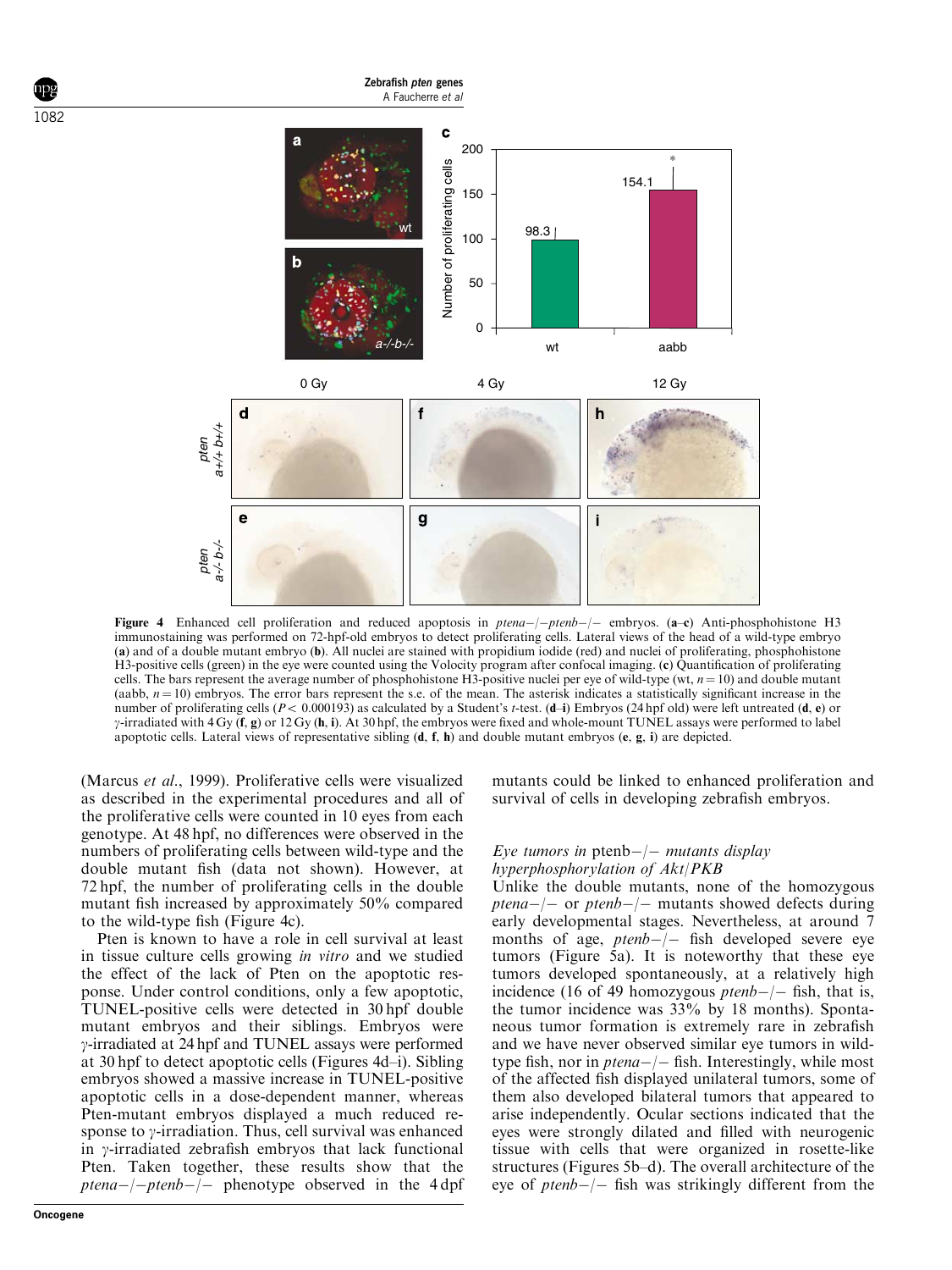

Figure 5 Ocular tumors in adult ptenb- $/$  mutants. (a) Dorsal view of a 7-month-old ptenb- $/$ – fish head. (b–d) Transversal section of ptenb- $/$ - fish head, including the tumor area (b) and higher magnification of the indicated areas (black boxes) (c, d). Arrows in (c) point to disorganized tumor tissue with cells that are organized in rosette-like structures (d). (e) Transversal section of wild-type adult zebrafish eye with magnifications of the indicated boxes showing the layered structure of the retina (f) and cellular morphology just outside the eye  $(g)$ .



Figure 6 Co-localized pAkt/protein kinase B (pAkt/PKB) and proliferating cell nuclear antigen (PCNA) staining in ocular tumor of ptenb- $/$ – fish. (a–f) Immunostaining on transversal section of ptenb- $/$ – fish head. Anti-P-Thr308-Akt (pAkt/PKB) staining shows levels of phosphorylated Akt/PKB  $(a-c)$  and anti-PCNA staining  $(d-f)$  reveals proliferating cells in wild-type  $(a, d)$  and *ptenb* mutant fish (b, c, e, f). Arrows indicate overlapping staining of PCNA and phosphoAkt/PKB (c, f). ( $g$ –j) In situ hybridization (ISH) of eye sections from wild-type  $(g, i)$  and  $pten\bar{b}$  (h, j) fish with a ptena-specific probe.

highly regular, organized structure of wild-type adult eyes (Figures 5e–g). Moreover, it appears that the observed tumors in  $ptenb-/-$  fish eyes grew locally outside the eye, suggesting that they were malignant. To determine if the lack of Pten could induce an overactivation of Akt/PKB leading to these tumors, we investigated Akt/PKB phosphorylation as phosphorylation correlates directly with Akt/PKB activation (Alessi et al., 1996). We performed immunostaining with an antibody raised against phosphorylated Akt/ PKB (anti-pThr308-Akt) on sections of wild-type and mutant fish (Figures 6a–c). In the tumor region of the mutant fish, we detected areas where the level of phospho-Akt/PKB was enhanced (Figure 6c). We then performed an anti-proliferating cell nuclear antigen (PCNA) staining to detect proliferating cells (Figures 6d–f). Unlike the wild-type fish, the *ptenb-/*mutant show high-proliferating areas in the expanded tissues (Figure 6f). Moreover, high levels of PCNA were observed in the cells with high phospho-Akt/PKB levels (Figures 6a–f). These observations indicate that hyperactivation of the PI-3 kinase/Akt/PKB pathway due to

the lack of Ptenb leads to overproliferation resulting in eye tumors.

Interestingly, it seems that the lack of Ptenb is sufficient to induce tumor formation. We sequenced all exons of *ptena* and *ptenb* after laser micro-capture of tumor material and DNA extraction from the tumor section. We confirmed that the *ptenb* nonsense mutation was present and no mutations were found in the *ptena* gene (data not shown). Moreover, we performed ISH on eye sections using a *ptena*-specific probe (Figures 6g–j). Ptena mRNA was expressed in the wild-type as well as in the Ptenb mutant eye. These results demonstrate that Ptena is expressed in adult zebrafish eyes and does not compensate for the lack of Ptenb in tumors of *ptenb*  $-/-$  fish.

## **Discussion**

The zebrafish genome encodes two Pten genes ptena and ptenb. Both zebrafish pten gene products display similar 1083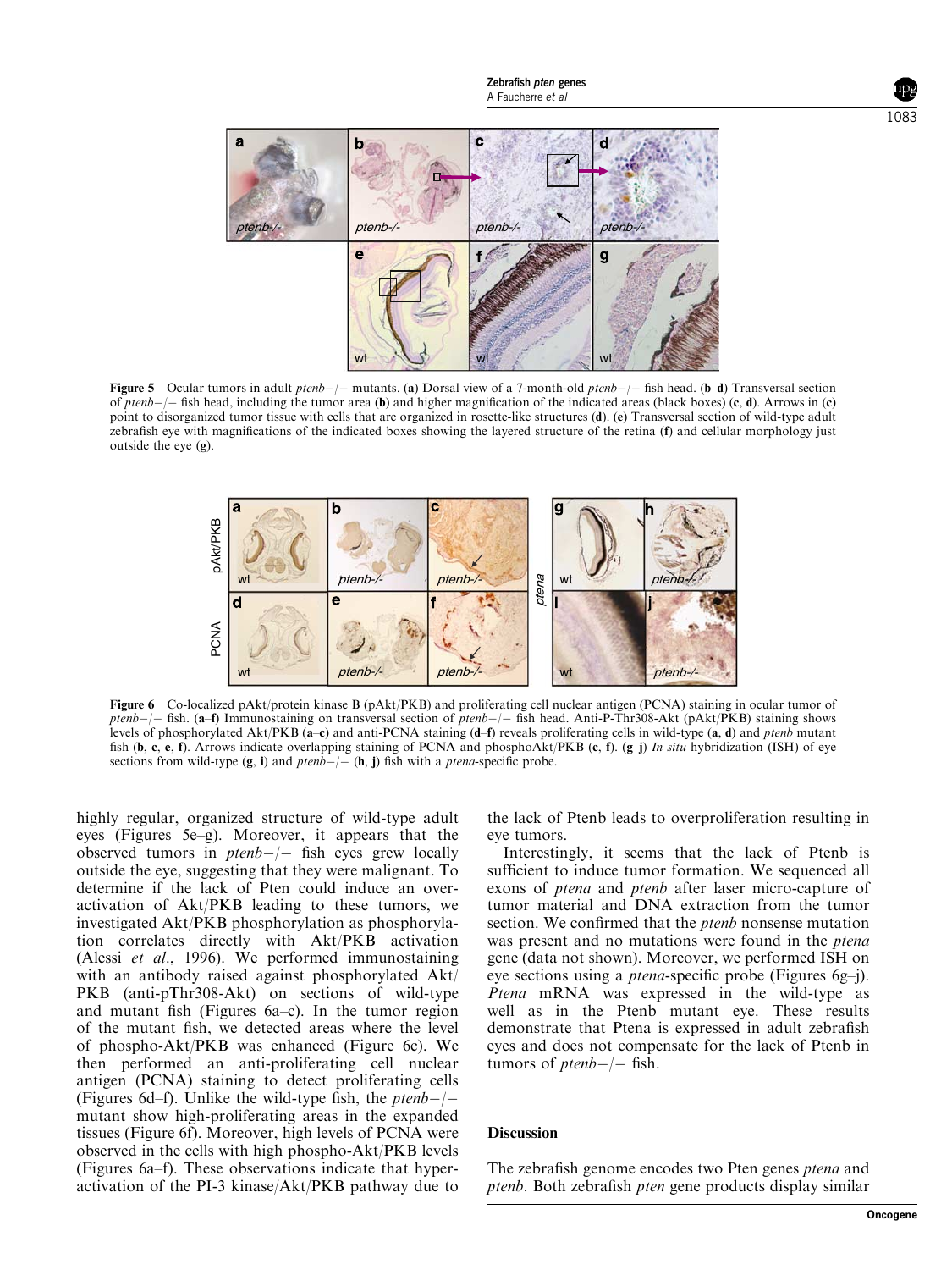lipid phosphatase activity when compared to human PTEN, with PI(3,4,5)P3 being the preferential substrate. Using TSGI, we identified nonsense mutations in ptena and ptenb that abolished Pten catalytic activity and function. The homozygous single mutant fish lacking Ptena or Ptenb were viable, fertile and lack any developmental defects. In the light of the early embryonic lethality of  $Pten-/-$  mouse embryos (Di Cristofano et al., 1998; Suzuki et al., 1998), our results suggest that Ptena and Ptenb have redundant functions in zebrafish embryogenesis. Surprisingly, it has previously been shown that morpholino (MO)-mediated knockdown of either Ptena or Ptenb induced exclusive defects during embryogenesis, suggesting that each Pten gene has a distinct role in zebrafish development (Croushore et al., 2005). However, our single homozygous mutants developed normally. Maternal expression of Ptena or Ptenb might account for the lack of phenotypes in our single knockout zebrafish. However, offspring of fifth generation homozygous fish do not express maternal Ptena or Ptenb, respectively. Yet, these embryos did not exhibit developmental defects either, excluding maternal contribution. We cannot exclude the possibility that truncated Pten proteins are expressed in our mutants. However, the positions of the stop mutations in ptena and ptenb, well upstream of the catalytic site (Figure 2), indicate that it is unlikely that these proteins will be functional. Therefore, our results indicate that the observed MO-induced defects (Croushore et al., 2005) are not due to the loss of either Pten protein.

Double homozygous embryos, however, died during embryogenesis, indicating that Pten is essential for zebrafish embryonic development. This is consistent with the observation that PTEN knockout mice die around day E 8.5. However, there appears to be a difference in the developmental stage at which the lack of PTEN is lethal between mice and zebrafish. This may be explained by maternally contributed Pten in zebrafish eggs. Indeed, ISH experiments demonstrated that ptena and ptenb are maternally expressed (Supplementary Figure 2). Apparently, the heterozygous zebrafish mother provides the eggs with sufficient Pten mRNA and/or protein to survive until 5 dpf. There are many examples of maternally contributed essential mRNAs and proteins that rescue very early lethality in zebrafish. Whereas Pten function is essential for zebrafish development, the single Ptena and Ptenb mutants show no developmental phenotypes, indicating that Ptena and Ptenb have redundant functions.

At 4 dpf, the double homozygous Pten mutant zebrafish embryos displayed major hyperplastic–dysplastic changes in several organs including the brain, the eyes and the heart. It appears that enhanced cell proliferation and survival are responsible for the observed phenotypes. Loss of function studies in mice and reconstitution experiments in mammalian cells have shown that PTEN is a key regulator of mammalian cell cycle progression. PTEN-mutant mouse embryos display regions of increased cellular proliferation (Stambolic et al., 1998). Loss of PTEN function and Akt/PKB activation in vitro result in enhanced cell survival (Li et al., 1998; Stambolic et al., 1998; Wu et al., 2007). For example,  $pten-/-$  mouse embryo fibroblasts are impaired in their response to apoptotic stimuli and  $pten + / -$  mutant mice develop a lymph-node hyperplasia syndrome resulting from defects in FAS-mediated apoptosis (Li et al., 1998; Di Cristofano et al., 1999). Groszer et al. (2001) have also shown significant increases in the number of TUNEL positive cells in the telencephalon of conditional Pten knockout Nestin- $CrePten<sup>flox/flox</sup> mice. Nevertheless, due to the constraints$ of the mouse model, it is difficult to study the effect of loss of PTEN on apoptosis thoroughly. We provide a model where the effects of loss of Pten can be detected by the inhibition of apoptosis in the whole organism. The p53 tumor suppressor protein is known to be the key regulator of apoptosis induced by DNA damage. However, it seems that the presence of p53 in our Pten mutants is not sufficient to trigger apoptosis in response to  $\gamma$ -irradiation-induced DNA double-strand breaks. This is consistent with the previous studies showing that PTEN protects p53 against survival signals, by inhibiting the activation of the p53-inhibitor Mdm2 via the PI 3 kinase/Akt/PKB pathway (Mayo et al., 2002). Further studies of the signalling pathways involved in this phenomenon could help us to better understand the role of Pten during vertebrate development and how distinct tumor suppressor proteins cooperate.

Importantly, we have found that  $ptenb-/-$  fish developed tumors at around 7 months of age. Akt/PKB was hyperphosphorylated in the tumors in areas that proliferate. It is noteworthy that we also isolated a Ptenb splice donor mutant by TSGI, ptenbhu863 (splice-site mutation at the exons 3–4 boundary). Homozygous *ptenb* $h_{\mu\nu}$ 863/hu863 mutants also developed eye tumors associated with hyperphosphorylated Akt/PKB (data not shown). Despite the apparent redundancy between the two zebrafish Pten genes during an early development, Ptena cannot compensate for the lack of Ptenb during tumor formation in adult zebrafish eyes. Loss of Ptena activity and/or expression in the eyes would explain this phenomenon. However, we demonstrated that *ptena* was not mutated and was expressed in adult zebrafish eyes and in the tumors. Perhaps, subtle differences in Ptena and Ptenb function account for the inability of Ptena to block tumor formation in the absence of Ptenb.

We have generated Pten mutant zebrafish, which show defects that are consistent with enhanced cell proliferation and survival. We demonstrated that the two pten genes in zebrafish have redundant functions during embryonic development and at the same time, Ptena did not protect against tumor formation later in life. These pten mutant zebrafish provide a unique model to screen for suppressors of pten loss-of-function. Using the PI-3 kinase inhibitor, LY294002, we have already provided proof-of-principle for a chemical screen, as the administration of this compound rescued the embryonic phenotype resulting from the lack of both zebrafish Ptens. In conclusion, the zebrafish pten model provides a powerful system to unravel the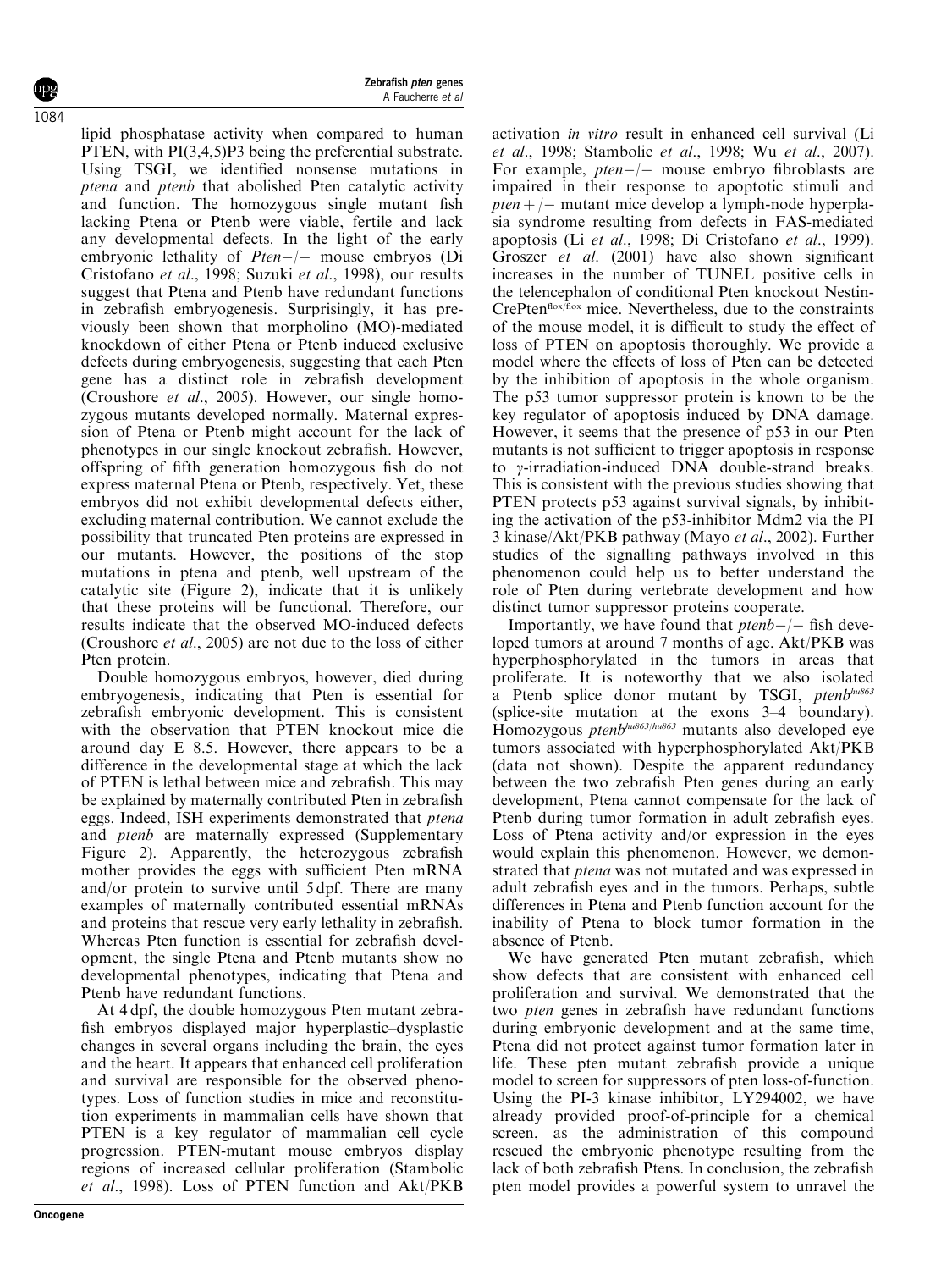role of Pten in vertebrate development and tumor formation.

#### Materials and methods

## Fish care and generation of zebrafish Pten mutant lines

Zebrafish maintenance, breeding and staging were performed as described (Westerfield, 1995). ENU mutagenesis was performed on TL males (Wienholds  $et$  al., 2002) and exons 1–4 of the zebrafish ptena and ptenb genes were sequenced by using DNA from F1 generation zebrafish. Each mutation was confirmed by resequencing. Genomic DNA was extracted from adult fish or embryo tail clip obtained from anesthetization of fixed fish. The genotyping assay for the *pten* mutations was performed by nested PCR with primer sets: ptena, 5'-GCGCTAGTTTCTTGTTTAGATTG, 5'-CAGACTATTA TTTCCCCAAAC; nested ptena 5'-TGTTAACCTGGTGTA CAGTGC. 5'-TGGGCAAAATTAAAGAGACC: ptenb, 5'-AAAGAACAGAAATCCAGTTCCA, 5'-TGCTTAGAACT TTGCACCAA and nested ptenb 5'-TGTTGAGCTTTTG TTGGATGA, 5'-TGCCAAAACCAACAGAACAA, followed by sequencing to detect the mutations.

#### Phosphatase activities

We generated zebrafish *ptena* and *ptenb* cDNA constructs and cloned them in a pET-21 vector, allowing production and purification of recombinant Pten proteins, fused to six histidine residues in their C-termini. Ptena and Ptenb enzymatic activities were assayed exactly as previously described (Taylor and Dixon, 2003). Reactions were performed in a volume of 20  $\mu$ l for various times at 37°C, then terminated by the addition of 20  $\mu$ l of 0.1 M N-ethylmaleimide and 50  $\mu$ l of malachite green reagent. The absorbance at 620nm was measured and phosphate release was quantified by comparison to a standard curve of inorganic phosphate.

#### LY294002 treatment

Clutches of embryos from  $ptena +/- ptenb-/-$  zebrafish were split and mock-treated with DMSO or treated with 15 or  $30 \mu$ M LY294002 (Calbiochem, San Diego, CA, USA) added to the embryo medium from 2 dpf onwards. The embryos were sorted based on their morphology at 4 dpf. The presence of mutants was confirmed by genotyping of the analysed embryos.

#### Whole-mount anti-phosphohistone H3 antibody staining

Embryos (72 hpf) were dechorionated and fixed overnight in 4% paraformaldehyde. Embryos were rinsed in PBS, dehydrated in PBS/0.1% Tween (PBST)/methanol series (25, 50, 75 and 100%, 5 min each at room temperature), kept in methanol 100% for at least 4h and then brought back to PBST. Permeabilization was performed by incubating the embryos for 5 min on ice in trypsin 2.5 mg/ml (Worthington Biochemical Corporation, Lakewood, NJ, USA) and washed three times in PBST (5 min each). Embryos were blocked for 30min with 0.1% BSA, 2% lamb serum, 0.1% DMSO, 1% Triton X-100 and incubated with a polyclonal anti-phosphohistone H3 antibody  $5 \mu g/ml$  (Upstate, Charlottesville, VA, USA) in blocking buffer. Embryos were washed four times in PBST (5 min each) before the addition of anti-rabbit Alexa Fluor 488 secondary antibody 1:250(Invitrogen, Carlsbad, CA, USA) in blocking buffer overnight at  $4^{\circ}$ C. Embryos were rinsed 10 times in PBST (10 min each) and treated with RNAse  $200 \mu g/ml$ 

for 1h at  $37^{\circ}$ C before incubation with propidium iodide (Molecular Probes, Leiden, The Netherlands)  $2 \mu g/ml$  for  $30 \text{ min}$  at  $37^{\circ}$ C. Finally, embryos were rinsed three times in PBST (5 min each) and mounted on a slide with 1% agarose and confocal analysis was performed on a Zeiss LSM510. Stained nuclei were counted using the Volocity program (Improvision, Coventry, UK). The presence of mutants was confirmed by genotyping the analysed embryos.

#### Apoptosis assay

Embryos were raised at  $28^{\circ}$ C and y-irradiated at 24 hpf (4 or 12) Gray). At 30hpf, the embryos were fixed overnight in 4% paraformaldehyde and dehydrated in PBST/methanol series (25, 50, 75 and 100%, 5 min each at room temperature), kept in methanol 100% for at least 4 h and then brought back to PBST. TUNEL assays were performed as described (Cole and Ross, 2001). The presence of mutants was confirmed by genotyping the analysed embryos.

#### Paraffin embedding and sectioning

Adult fish were killed and placed in 4% paraformaldehyde at  $4^{\circ}$ C for 4 days and then transferred to 0.25 M EDTA (pH 8.0) for no less than 2 days. The fish were then dehydrated in alcohol, cleared in xylene and infiltrated with paraffin. Tissue sections ( $6 \mu m$  thick) from paraffin-embedded tissue blocks were placed on charged slides, deparaffinized in xylene, rehydrated through graded alcohol solutions and stained with hematoxylin–eosin.

## PCNA and phospho-Akt/PKB immunostaining on sections

Paraffin-embedded fish were transversally sectioned, placed on charged slides and deparaffinized. Peroxidases were blocked by incubating the slides 15 min at room temperature in  $83.2$  g/l citric acid, 215.2 g/l di-sodium-hydrogen-phosphate-2-hydrate, 20g/l sodium azide and 1.5% peroxide. For antigen retrieval, the sections were boiled 20min in 5.88 g/l tri-sodium-citrate-2 hydrate, pH 6. Sections were blocked 20min in 1% BSA–PBS and incubated with either rabbit anti-phospho-Thr308-Akt 1:100 (Cell Signaling, Boston, MA, USA) or mouse anti-PCNA 1:100 (Euro Diagnostica, Arnhem, The Netherlands) in blocking buffer at  $4^{\circ}$ C overnight. Slides were washed three times in PBS (5 min each) and incubated at least 20min in 0.005% BSA–PBS and then 30 min with biotinylated secondary respectively anti-rabbit or anti-mouse antibodies. Sections were rinsed four times in PBS (10min each) and developed in diaminobenzidine solution for 5 min.

#### In situ hybridization on sections

In situ hybridization on sections were performed as described previously (Gregorieff et al., 2004) using a probe specific for ptena (gb|AAR04345 from NCBI Protein database).

## Acknowledgements

We would like to thank John Verhees for initial work on the pten mutant zebrafish and Neeltje Mooy (Ophthalmology, Erasmus Medical Center, Rotterdam) for her pathological analysis of the ocular tumor sections. This work was supported, in part, by a grant from the National Institute of Health (JED). The pten mutants were generated as part of the ZF-MODELS Integrated Project in the 6th Framework Programme (Contract No. LSHG-CT-2003-503496) funded by the European Commission.